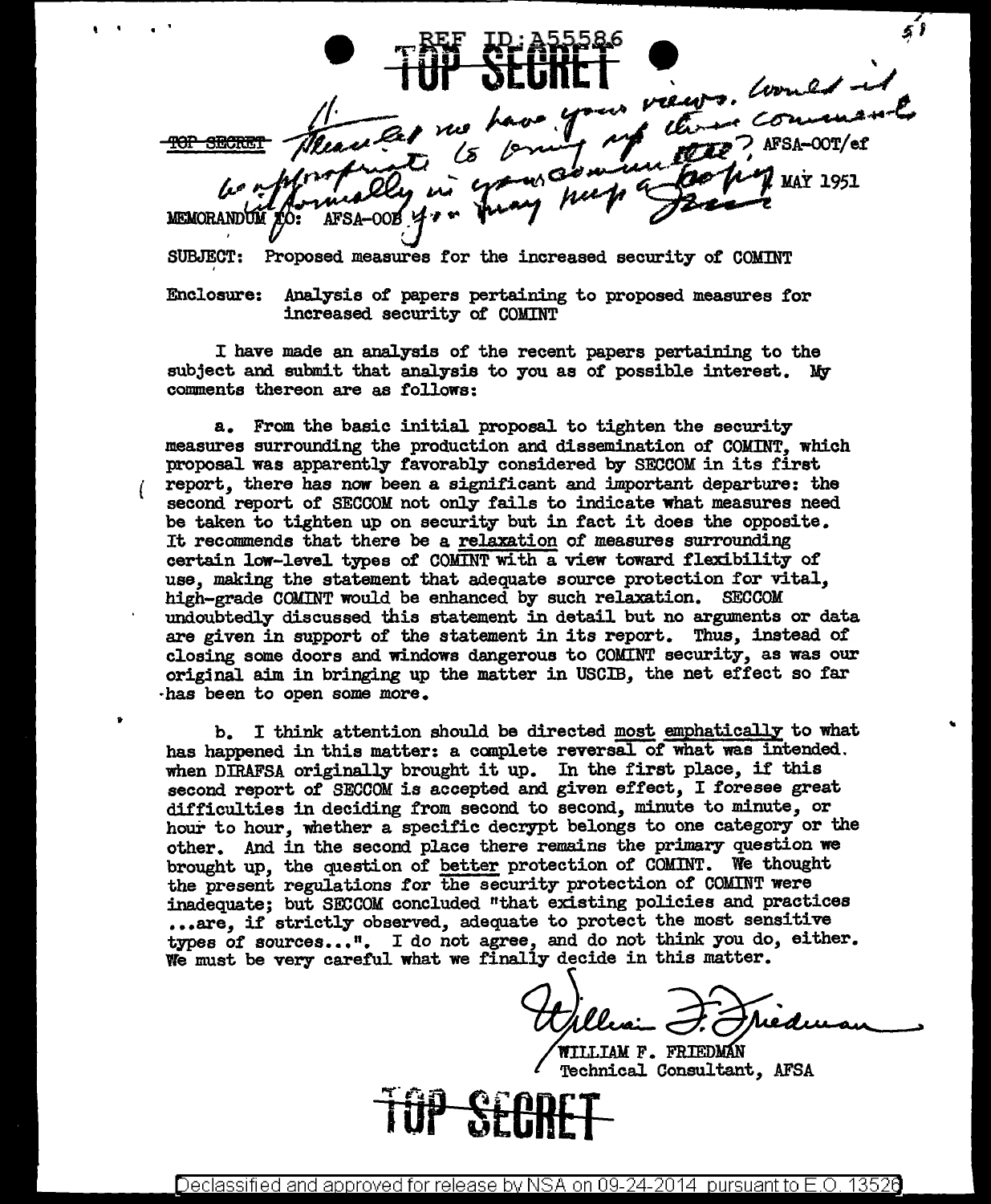...

# ANALYSIS OF PAPERS PERTAINING TO PROPOSED MEASURES FOR INCREASED SECURITY OF COMINT

- References: (a) Memorandum from Capt. Wenger to AFSA-OOT, subject: COMINT Security, dated 19 October 1950
	- (b) Report by the USCIB Coordinator to the USCIB, subject: Measures for increased security of communication intelligence (COMINT), dated 22 December 1950 {USCIB: 13/134)
	- (c) First report of' the USCIB Security Committee, subject: Measures for increased security of COMINT, dated 7 March 1951 {USCIB: 13/152)
	- (d) Minutes of the 6lst USCIB Meeting (USCIB: 13/159)
	- (e) Second. report of' the USCIB Security Committee, subject: Measures for increased security of COMINT, dated *30* March 1951 (USCIB: 13/163)
	- (f') Minutes of' the 62d USCIB Meeting (USCIB: 13/167)

1. On 19 October 1950 Captain WENGER sent to AFSA-OOT a Memorandum (Reference a) in which he expressed grave concern over an apparent lessening of' the security of' COMINT in the face of a more pressing need for it. Pointing to World War II experience in the German problem., he indicated that experience there showed the feasibility of operating successfully with the absolute minimum of dissemination and of maintaining the utmost security umer difficult circumstances. He suggested that an appropriate study be prepared for USCIB, aimed toward initiating a review of the entire security problem, and referred the problem to AFSA-OOT with the suggestion that the preliminary study be limited to four persons within AFSA: Mr. FRIEDMAN (AFSA-OOT); Captain DIER (AFSA-14); Captain MASON {AFSA-02); and. Colonel PETERSON (AFSA-12). His own notes on the subject were forwarded by Captain WENGER tor the consideration of this group.

2. a. Acting upon Captain WENGER' s suggestion, this group from AFSA prepared for the consideration of USCIB a staff study on the problem of determining what additional measures should be taken to protect present and future COlllNT sources. This staff paper was presented as a report by the USCIB Coordinator to the USCIB (Reference b). Conclusions reached were:

(1) A review of all phases of COMINT security was warranted;

(2) Determination whether any additional measures should be established to prevent the repetition of recent losses, which might be the result of leaks, was essential;



Enclosure with Memorandum from AFSA-OOT to AFSA-OOB, 4 May 1951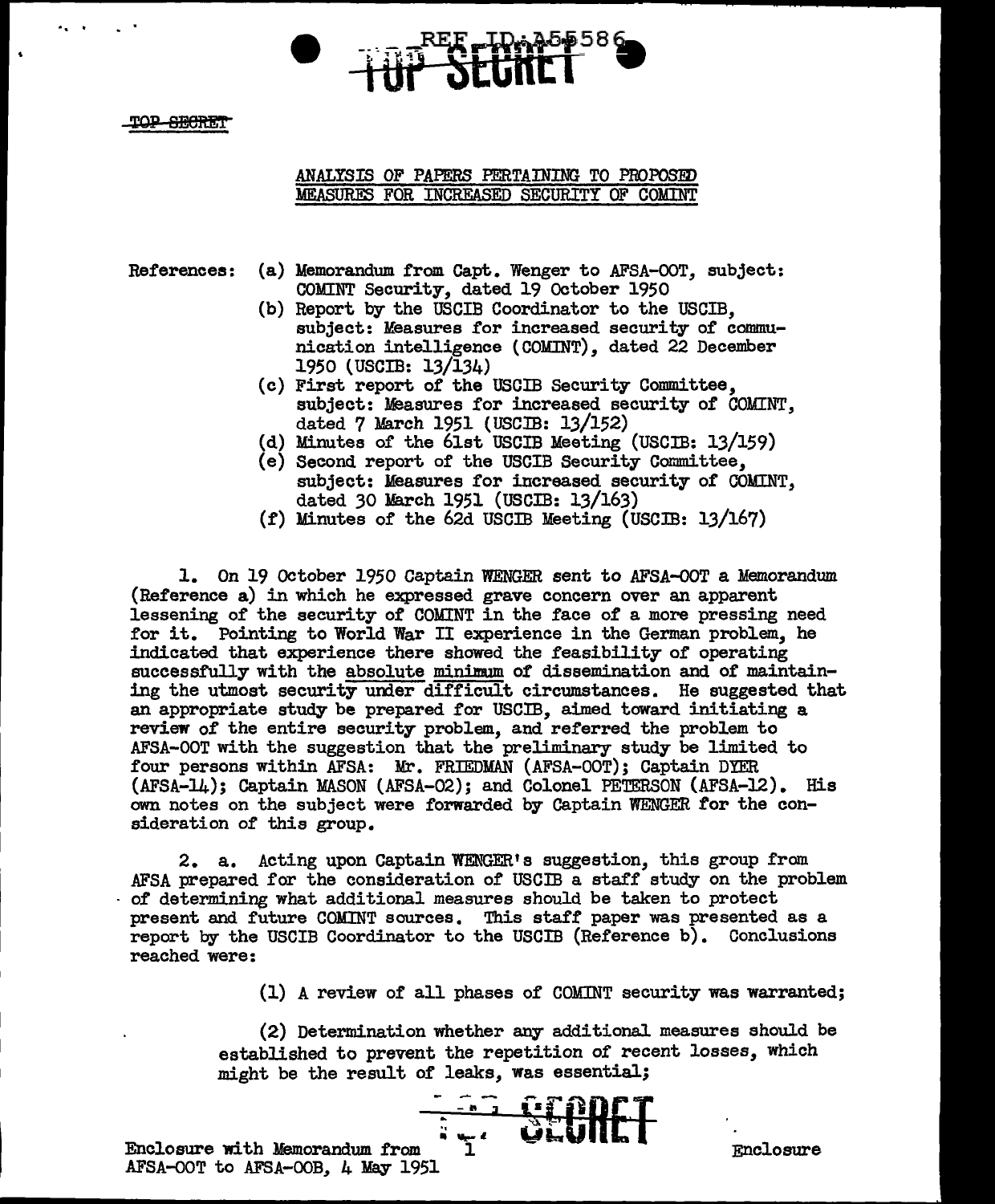

. . .

(3) 'Ihe increased mechanisms for the protection of COMINT which had been instituted since World War II, such as an inter-departmental authority (USCIB); a Federal protective law; improved investigative machinery; common security standards among U.S. agencies; security agreements with foreign collaborators; and a single U.S. producer of high-level COMINT.

 $(4)$  The nullification to a certain extent of these improvements by developments within the COMINT field such as:

(a) Steady and substantial increase in workers and consumers;

(b) Relaxation of certain dissemination safeguards;

(c) Wide extent of administrative, control, and budgetary machinery and procedures;

( d) Vlide dissemination of results;

(e) Absence of an over-all authority to insure observance of COMINT security;

{f) Rapid turn-over in number of persons indoctrinated;

(g) Presence of indoctrinated persons in combat areas;

(h) Probability or imminent military and political collaboration with allied nations other than the British, with its consequent difficult problems.

d. In consideration of what additional steps should be taken, the COMINT security problem was divided into four segments:

> (1) Security precautions applicable to all steps in the production of information;

 $(2)$  Format of final products (in relation to revelation of source);

(3) Accounting control of production of copies, and of their dissemination to consumers;

(4) Security precautions applicable to the operational use of COMINT.

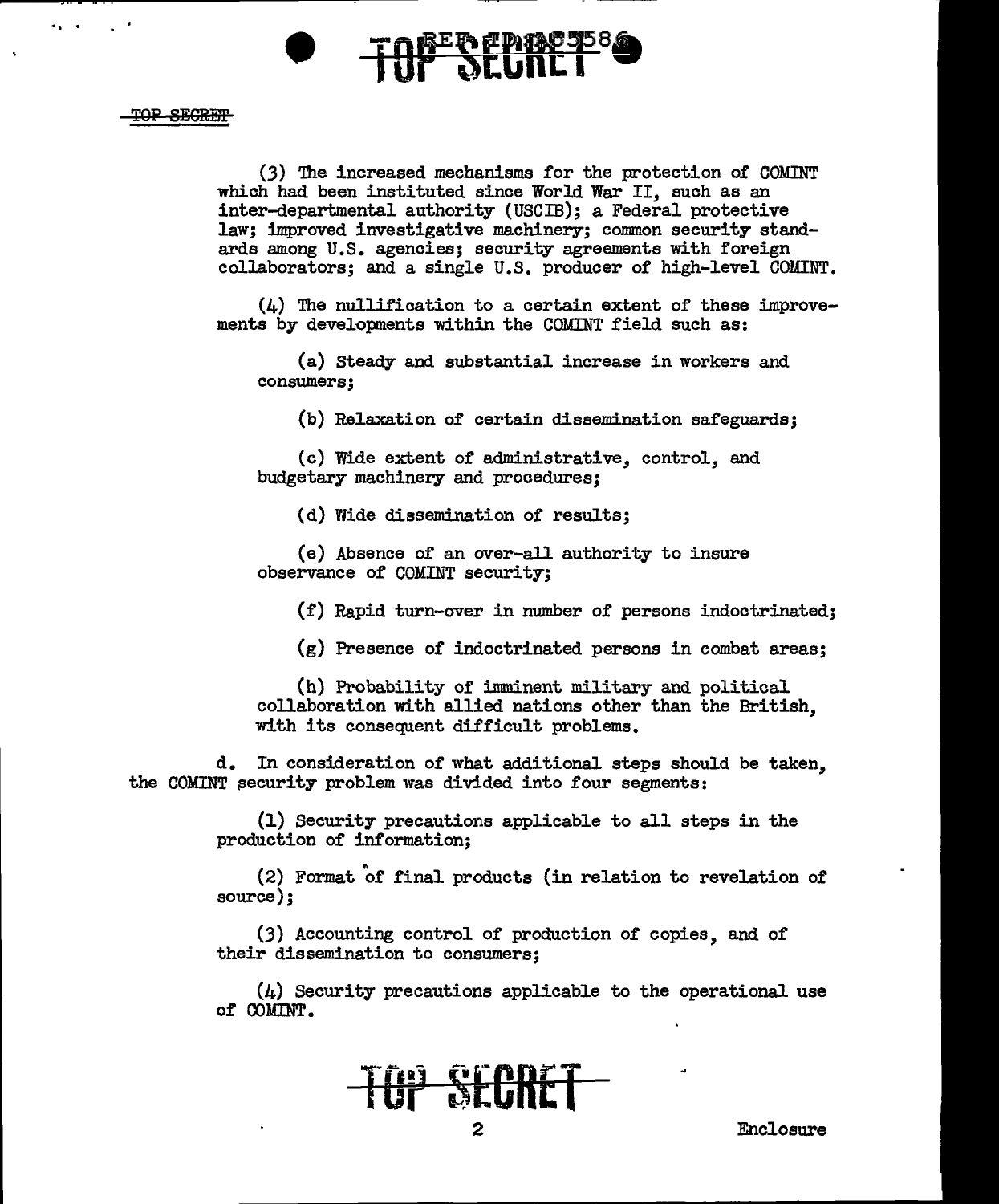

### TOP OBCRET

 $\overline{\cdot}$  .

e. It was noted that under its charter USCIB prescribes basic security standards and dissemination policies and therefore has cognizance over all these aspects. It is further noted that the USCIB Coordinator, in his capacity as Director, AFSA, has full operational jurisdiction over the first of these segments, but none over the other three segments. It was therefore suggested that the USCIB Security Committee direct its study to the second two aspects and submit appropriate recommendations thereto, and that the six COUINT consumer agencies take immediate cognizance of the last segment.

3. a. On 7 March 1951 the USCIB Security Committee brought in its first report (Reference c). The problem., as stated by the Committee, was "to review all phases of COMINT security and determine what measures should be taken by USCIB to improve that security." It was concluded that a review of all phases, as had been suggested by the Coordinator's report (Reference b), was beyond the capabilities of the USCIB Security Committee, but that there were certain steps which USCIB could take immediately to achieve better security, and there were also certain long-range security plans which USCIB should put into effect. It was recognized by the Committee that absolute COMINT security requires:

(1) Detailed and complete regulations and procedures;

(2) Stringent enforcement of' these regulations plus sanctions;

(3) Thorough investigation of personnel;

(4) Continuous training and security awareness by all personnel:

(5) Good physical security.

b. The Committee recommended:

(!)Appointment of a full-time Security Officer who would report directly to the Chairman, USCIB, and who should be assisted by a small, competent staff. Tab A to the report outlined the missions and functions of this officer;

(2) Issue of a basic security manual establishing standards and procedures for all phases of COMINT security;

(3) A directive to USCIB members to study the command control over COMINT within their own organizations;

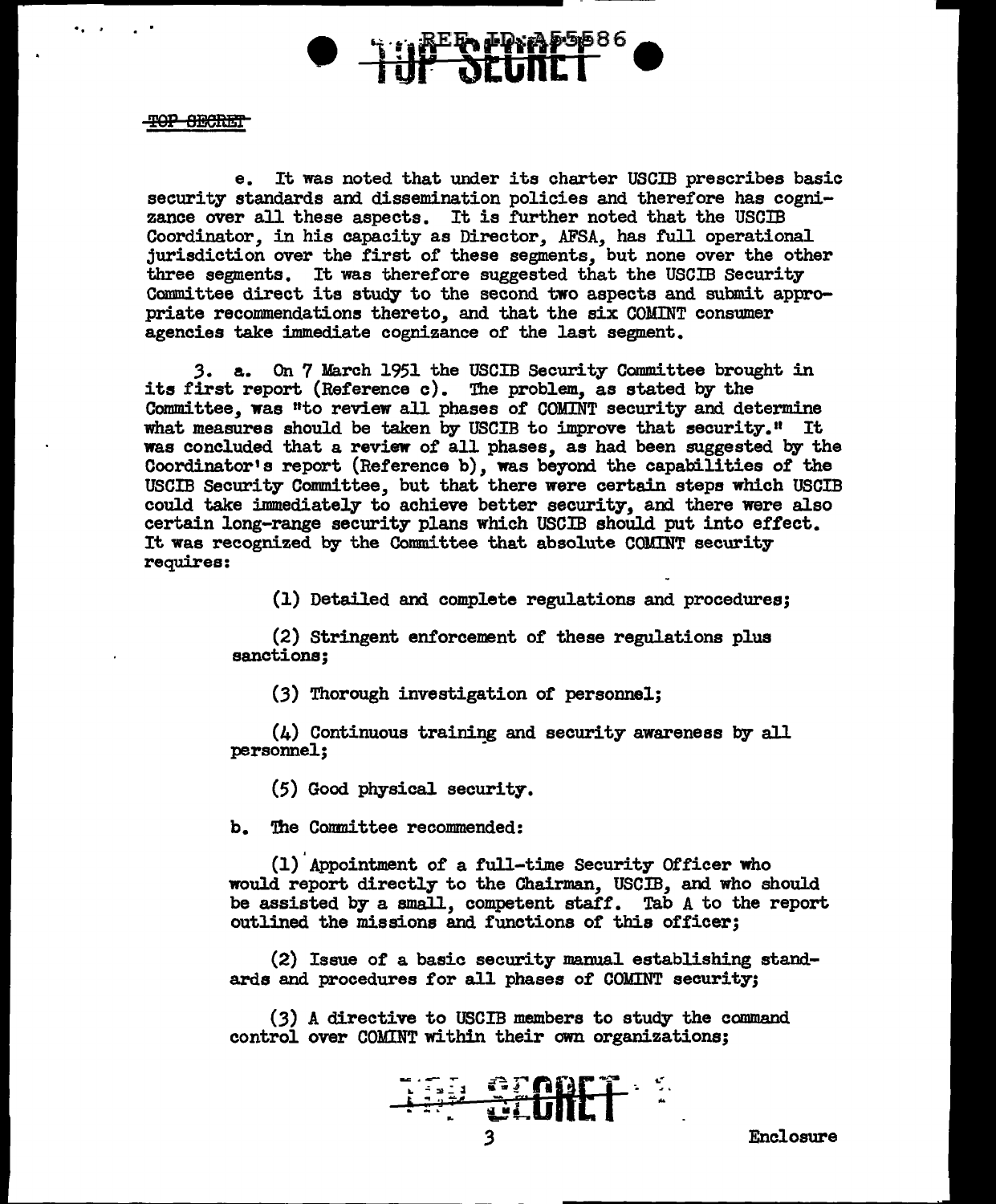

(4) Authorization to the USCIB Coordinator to control dissemination of certain sensitive categories of COMINT after<br>approval of each category by USCIB in executive session. It approval of each category by USCIB in executive session. was suggested that this might be accomplished by confining affected items to the premises of AFSA and nominating special representatives from each Department or Agency to inspect them there;

(5) Designation by the USCIB Coordinator, after consultation with USCIB intelligence consumers, of certain categories *ot* material to be disseminated outside the AFSA production establishment in the form. of sanitized reports, sanitization to be done by representatives of the intelligence agencies working at AFSA;

(6) Investigation of the possibility of bringing PL 513 to the attention of pub1ishers and press representatives through a special Department *ot* Defense press conference;

(7) A directive to USCIB members to examine and perfect plans for maintaining security of COMINT during emergencies involving the rapid expansion or large-scale moving *ot*  facilities within the Z.I. or overseas, plans to be presented by 1 July 1951.

c. These recommendations, which were in line with the paper previously submitted by the USCIB Coordinator, were expanded by a discussion in the enclosure to the report containing facts bearing on the problem and reasons for the recommendations listed above.

4. a. At the 6lst Meeting *ot* USCIB, the minutes of which are contained in Reference d, the following opinions were ottered in regard to the report of the Security Committee (Reference c):

> (1) STATE: Mr. ARMSTRONG was not prepared to come to a decision on the report since it was submitted 7 March 1951, two days before the meeting of USCIB. He suggested members might wish to deter consideration until the 62d Meeting.

(2) USAF: General ACKEBllAN said that he had definite views which were rather lengthy, and could not be covered at ' the meeting.

(3) CIA: Mr. DOUGLASS asked if it would be out of order to have the Committee review its report, since the Committee members might have a different view after having talked to the Board members.

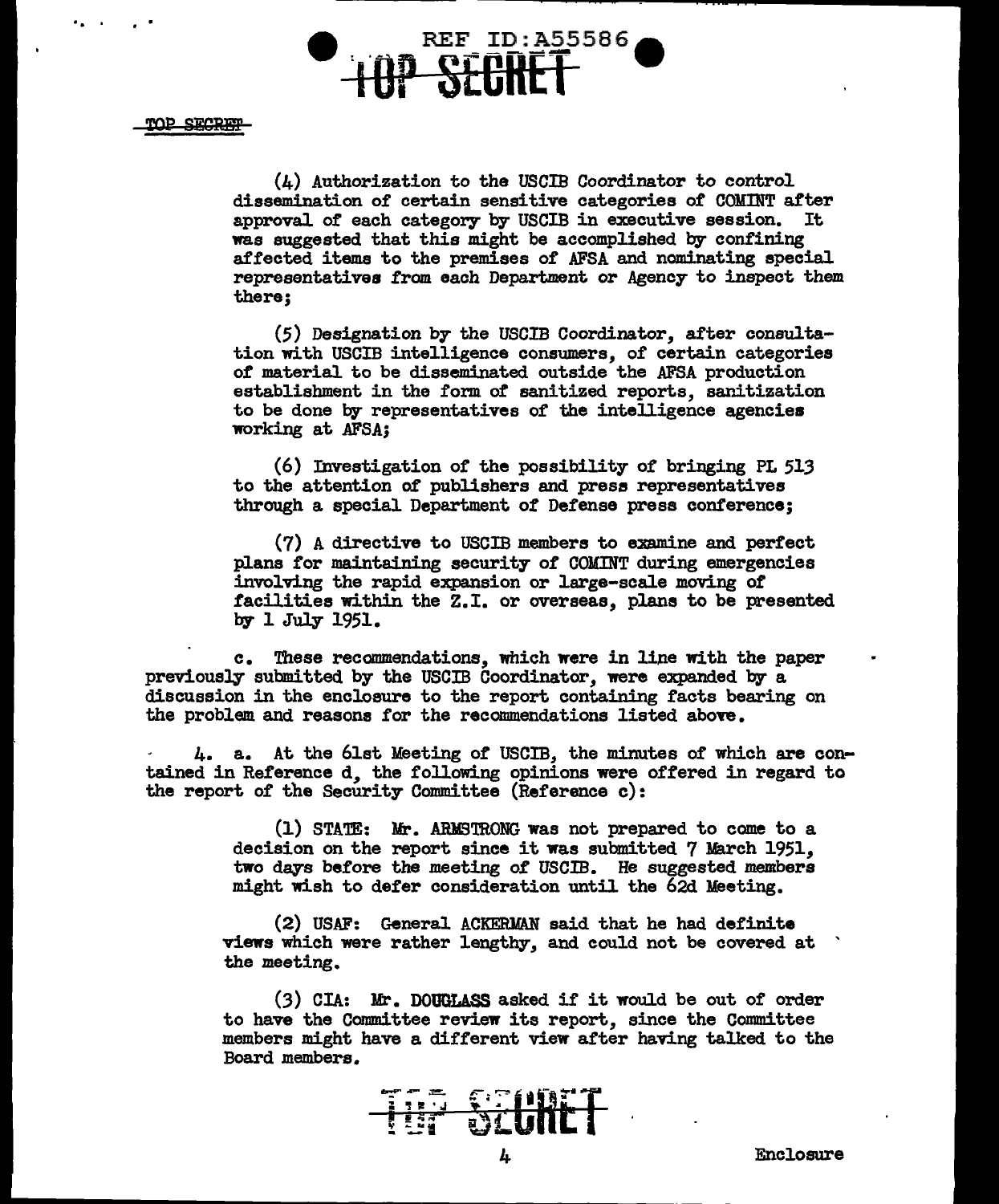$\overline{\phantom{a}}$ .

(4) ARMY: General CANINE expressed his opinion that the Committee would have to come up with a different report, and suggested that the Committee be directed to review the whole report, stating that the Army member would be prepared to propose an alternate solution based on guidance he had received.

(5) USAF: General ACKERMAN stated that the Air Force member likewise would be prepared to recommend a different solution.

b. The report was referred back to the Security Committee for revision in the light of guidance to be furnished by member departments and agencies of the Board.

*5.* a. As a result of reconsideration of the problem, the Security Committee prepared and submitted a substitute report (Reference e) in the form of a preliminary report, with individual members of the Security Committee requested to obtain the view of their Board members prior to .further action by the Committee. In this paper the following conclusions were reached:

> (1) The first report (Reference c) did not meet the requirements tor increased security of COMINT because it was too cumbersome, complicated and restrictive to permit reasonable application to the present wide variations in types or COMINT;

(2) From a security standpoint, there are two broad general categories of communication intelligence:

(a) 'Ihat for which source protection is a paramount consideration;

(b) That for which source protection is an important but not over-riding consideration;

(3) Existing policies and practices are, it strictly observed, adequate to protect the most sensitive types in the first category;

(4) Existing U.S. Governmental policies and practices provide adequate source and information protection for much COMINT under the second category;

(5) Rigid regulations designed tor maximum source protection, when applied to the less sensitive types of COMINT, block basic intelligence, deny field commanders necessary flexibility in their use of COMINT, and endanger the more sensitive sources;

<u>1 ur Stuilf</u>